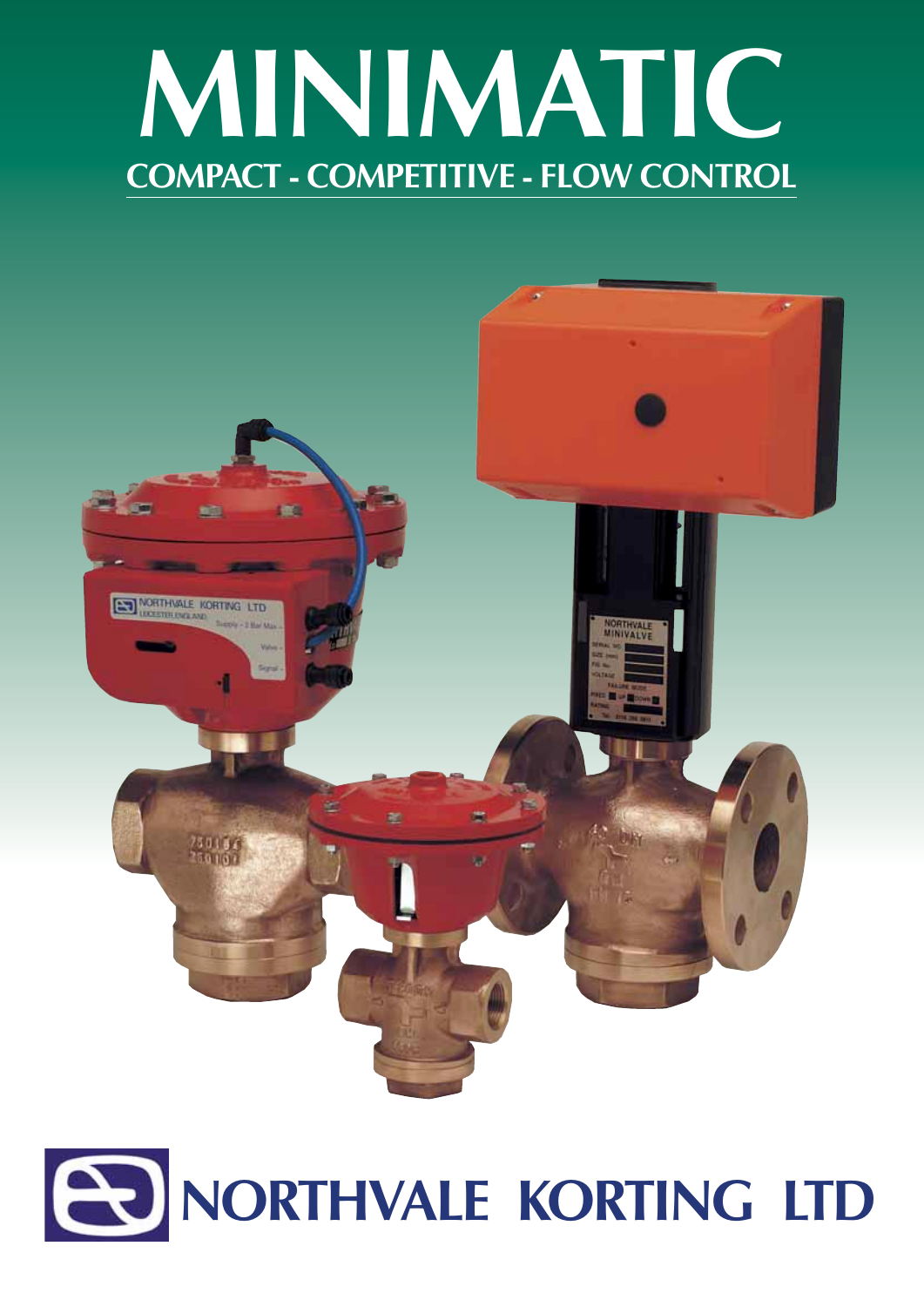# *MINIMATIC Control Valves*

A range of compact, lightweight, low cost control valves for use on liquid steam or gas applications. Available in 2 way and 3 way body configurations for on/off and modulating control with either pneumatic or electric actuators.



These valves are only part of Northvale's extensive control valve programme and will be of particular interest to end users and contractors whose process control requirements do not necessitate the use of our more sophisticated PARAGON® 600 series of values.

## *Body Styles*

MINIMATIC valves are available with cast bronze bodies with end connections 1 ⁄2" to 2" BSPT or with flanges 15mm to 40mm PN16 for pressures up to 16 bar and 180°C.

For aggressive chemical applications investment cast 316 stainless steel bodies  $\frac{1}{2}$ ",  $\frac{3}{4}$ ", 1" are available for services up to 25 bar and 180°C.

## *Valve Trims*

Standard on/off valves incorporate built up stainless steel plug and spindle assemblies with ptfe soft inserts with the seat profile machined directly into the body casting.

Modulating valves have solid stainless steel equal percentage or linear characteristic control plug and spindle assemblies with stainless steel screw in body seats. Leakage standards, Class IV for modulating

**NORTHVALE** 

™



## *Gland Sealing*

All MINIMATIC valves incorporate our new "Low Fugitive Emission" maintenance free gland seals incorporating a modified spring loaded ptfe chevron ring set and new temperature compensated, split guide bushes widely spaced at the base of the gland and with the upper bush retained in the gland nut.

These self-adjusting maintenance free glands result in improved sealing and extended periods between major overhauls.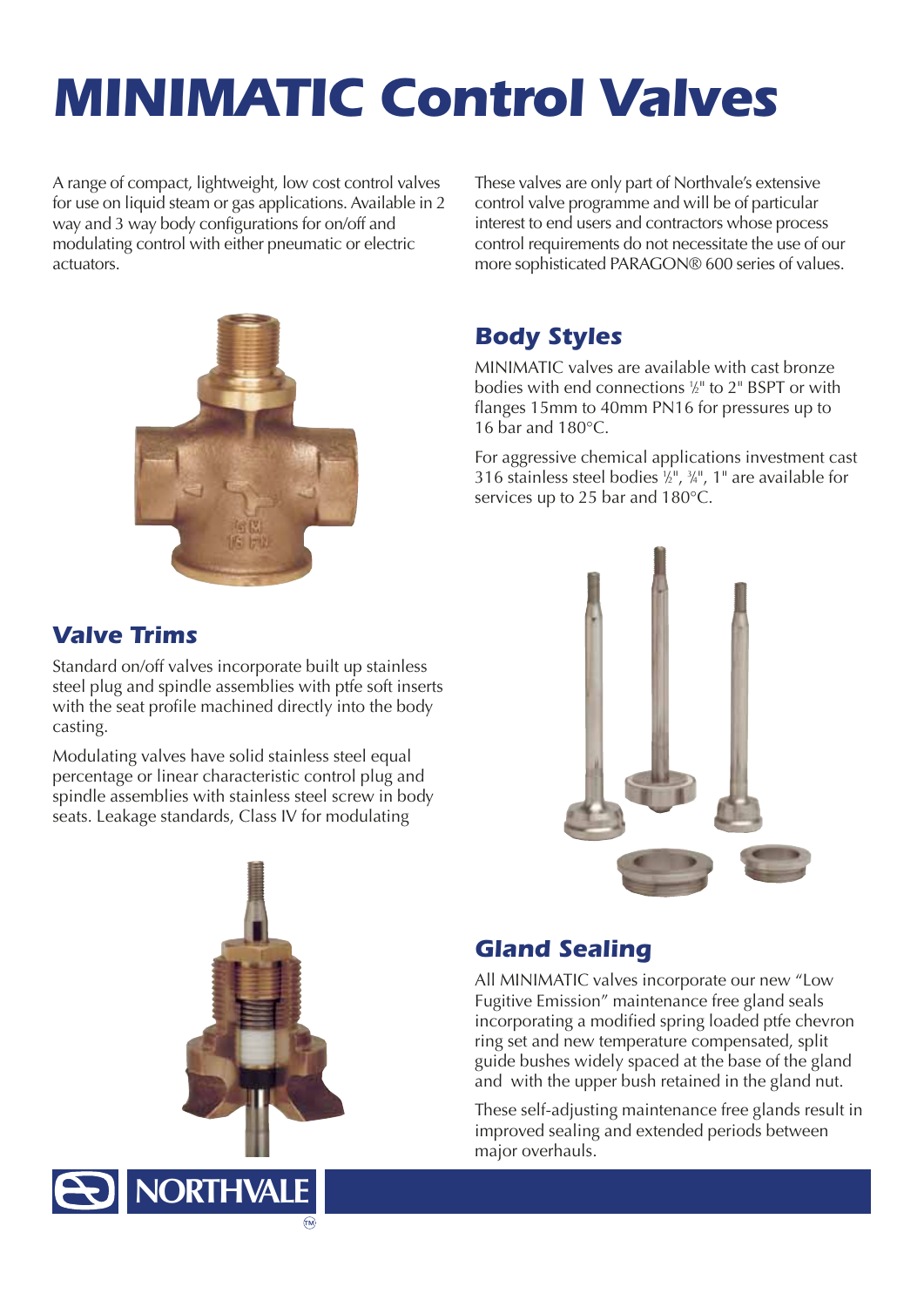# *Screwed On/Off Control Valves*

## Fig. 71-72

#### **NORTHVALE MINI RANGE**

Fig. 71 2-Way on/off Fail closed Fig. 72 3-Way mixing or diverting valve, Fails to top seat

| Body material             | Gunmetal        | Stainless steel*             |
|---------------------------|-----------------|------------------------------|
| Maximum working pressure  | 16 bar g        | $25$ bar g                   |
| Maximum temperature       | $180^{\circ}$ C | $180^{\circ}$ C              |
| Saturated steam           | 9 bar g         | 9 bar g                      |
| Maximum actuator pressure | 4 bar g         | $4 \text{ bar} \,\mathrm{g}$ |
| Trim material             | <b>PTFF</b>     | <b>PTFF</b>                  |

\*Investment cast stainless steel (316) rated at 25 bar g up to size 1" only.









| SIZE                        | Kv | <b>DIAPHRAGM</b><br>AREA (sq cm) | A   | B   | <b>BSPTAPER</b>             | D  | TOP COVER<br>DIA. E |
|-----------------------------|----|----------------------------------|-----|-----|-----------------------------|----|---------------------|
| $\frac{1}{2}$ <sup>11</sup> |    | 56                               | 88  | 176 | $\frac{1}{2}$ <sup>11</sup> | 54 | $130\phi$           |
| $^{3}/_{4}$ <sup>11</sup>   | b  | 56                               | 88  | 176 | $3/4$ <sup>11</sup>         | 54 | $130\phi$           |
| 1 <sup>H</sup>              | 10 | 56                               | 104 | 200 | 1 <sup>H</sup>              | 66 | $130\phi$           |
| $1\frac{1}{2}$              | 25 | 134                              | 155 | 325 | $1^{1/2}$                   | 99 | $195\phi$           |
| 2 <sup>H</sup>              | 40 | 134                              | 178 | 330 | $\bigcap$                   | 99 | $195\phi$           |

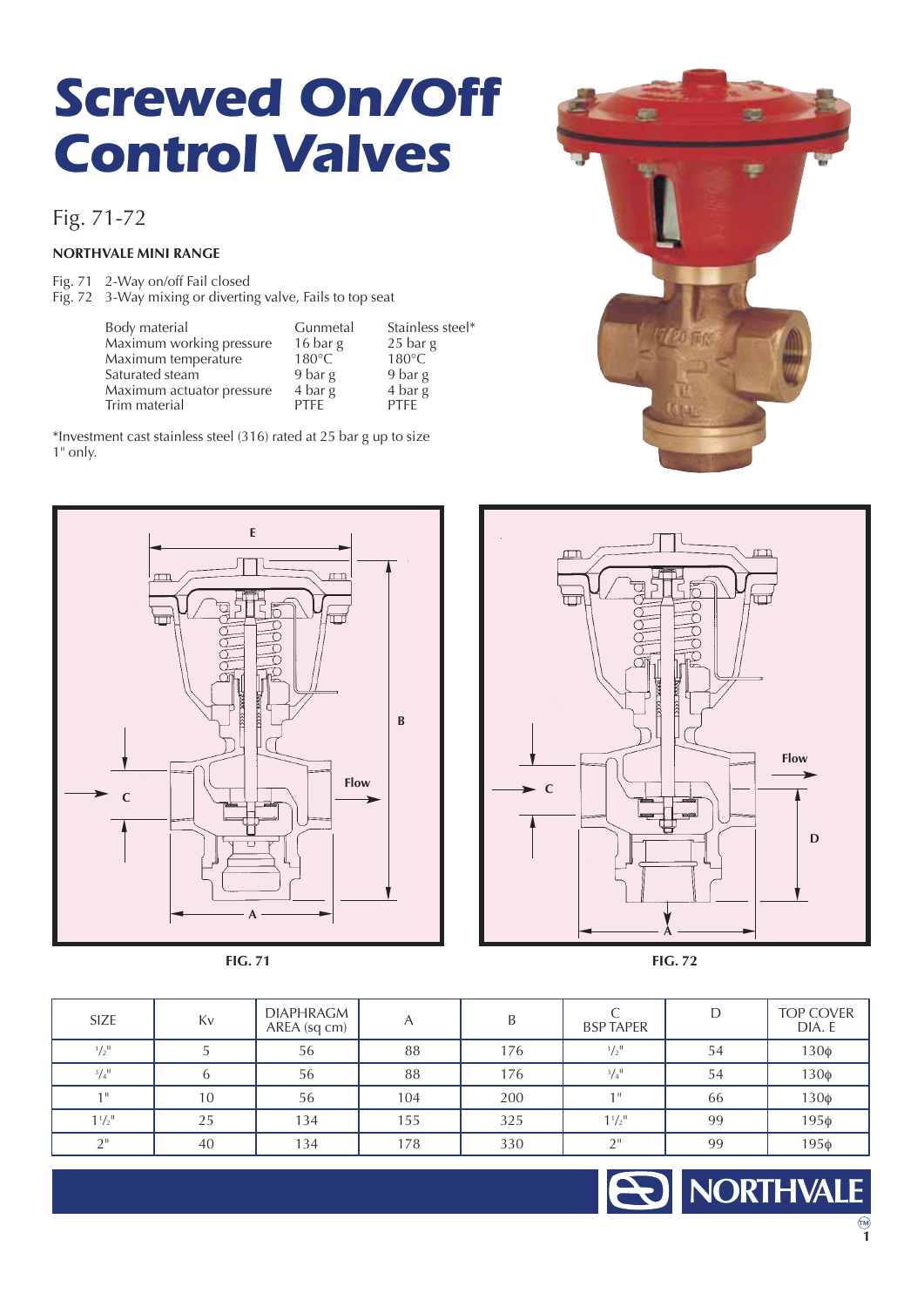# *Screwed Modulating Control Valves*

Fig. 74-75 Proportional Control Valves

#### **NORTHVALE MINI RANGE**

Fig. 74AK 2-Way equal percentage, Fail closed Fig. 75AK 3-Way linear. Fails to top seat

> Body material Gunmetal Stainless steel\*<br>
> Maximum working pressure 16 bar g 25 bar g Maximum working pressure 16 bar g  $25$  bar Maximum temperature  $180^{\circ}$ C  $180^{\circ}$ C Maximum temperature 180°C 180°C<br>Saturated steam 9 bar g 9 bar g Saturated steam 9 bar g 9 bar g 9 bar g<br>Trim material 316 Stainless Steel 316 Stainless Steel 316 Stainless Steel

\*Investment cast stainless steel (316) rated at 25 bar g only available in 1 ⁄2", 3 ⁄4" & 1" sizes





**September** 

**EXTINGERIALE ROSITIVE LTD** 



*For clarification purposes only, the positioner shown in these dimensions is turned through 90°. Actual mounting is parallel with the body connections as shown in the photograph.*

| SIZE                        | Kv  |   | <b>DIAPHRAGM</b><br>$AREA$ (sq.cm) |     | B   | <b>BSP TAPER</b>            | D  | <b>TOP COVER</b><br>DIA. E | AK POS |
|-----------------------------|-----|---|------------------------------------|-----|-----|-----------------------------|----|----------------------------|--------|
| $\frac{1}{2}$ <sup>11</sup> | 2.5 | ت | 56                                 | 88  | 200 | $\frac{1}{2}$ <sup>11</sup> | 54 | $130\phi$                  | 146    |
| $3/4$ <sup>11</sup>         | 2.5 | b | 56                                 | 88  | 200 | $\frac{3}{4}$ <sup>11</sup> | 54 | $130\phi$                  | 146    |
| 1 <sup>  </sup>             | 10  |   | 56                                 | 104 | 220 | $1$ II                      | 66 | $130\phi$                  | 146    |
| $1^{1/2}$                   | 25  |   | 134                                | 155 | 345 | $1\frac{1}{2}$              | 99 | 195ф                       | 212    |
| $\bigcap$                   | 40  |   | 134                                | 178 | 350 | $\bigcap$                   | 99 | $195\phi$                  | 212    |

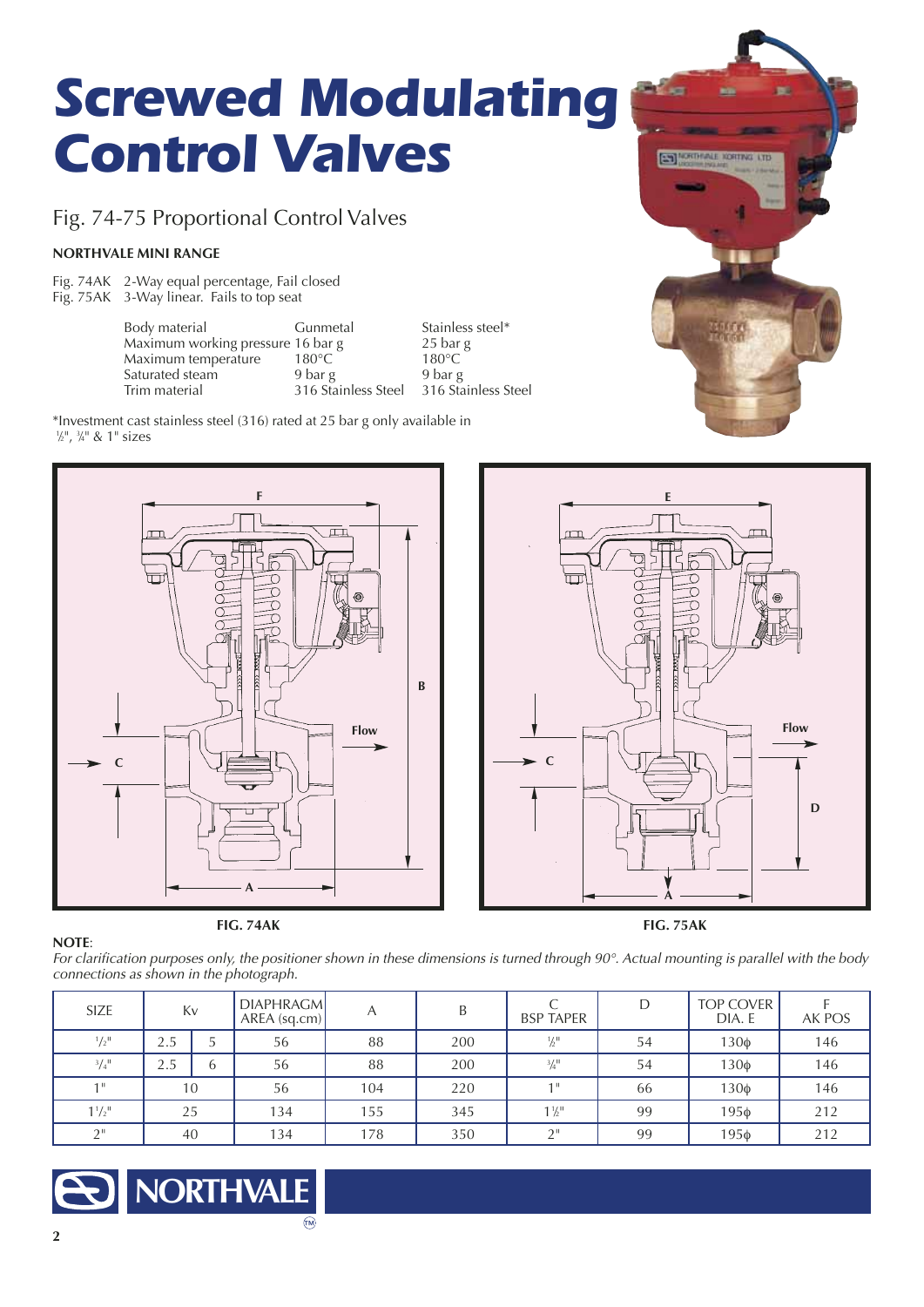# *Flanged On/Off Control Valves*

Fig. 77-78

#### **NORTHVALE MINI RANGE**

Fig. 77 2-Way on/off valve, Fail closed Fig. 78 3-Way mixing or diverting valve, Fails to top seat

> Body material Gunmetal<br>
> Maximum working pressure 16 bar g<br>
> Maximum temperature 180°C Maximum working pressure 16 bar g Maximum temperature 180°C Saturated steam 9 bar g Maximum actuator pressure<br>Trim material

4 bar g<br>Metal seated









**NORTHVALE** 

| <b>SIZE</b>                 | Kv | <b>DIAPHRAGM</b><br>$AREA$ (sq.cm) |     | B   |    | <b>FIG. 77</b> | <b>FIG 78</b> | <b>TOP COVER</b><br>DIA. E |
|-----------------------------|----|------------------------------------|-----|-----|----|----------------|---------------|----------------------------|
| $\frac{1}{2}$ <sup>11</sup> |    | 56                                 | 152 | 122 | 15 | 54             | 70            | 130                        |
| $3/4$ <sup>11</sup>         | h  | 56                                 | 152 | 122 | 20 | 54             | 70            | 130                        |
| $1$ II                      | 10 | 56                                 | 59  | 134 | 25 | 66             | 76            | 130                        |
| $1\frac{1}{2}$              | 25 | 134                                | 165 | 226 | 40 | 99             | 89            | 195                        |

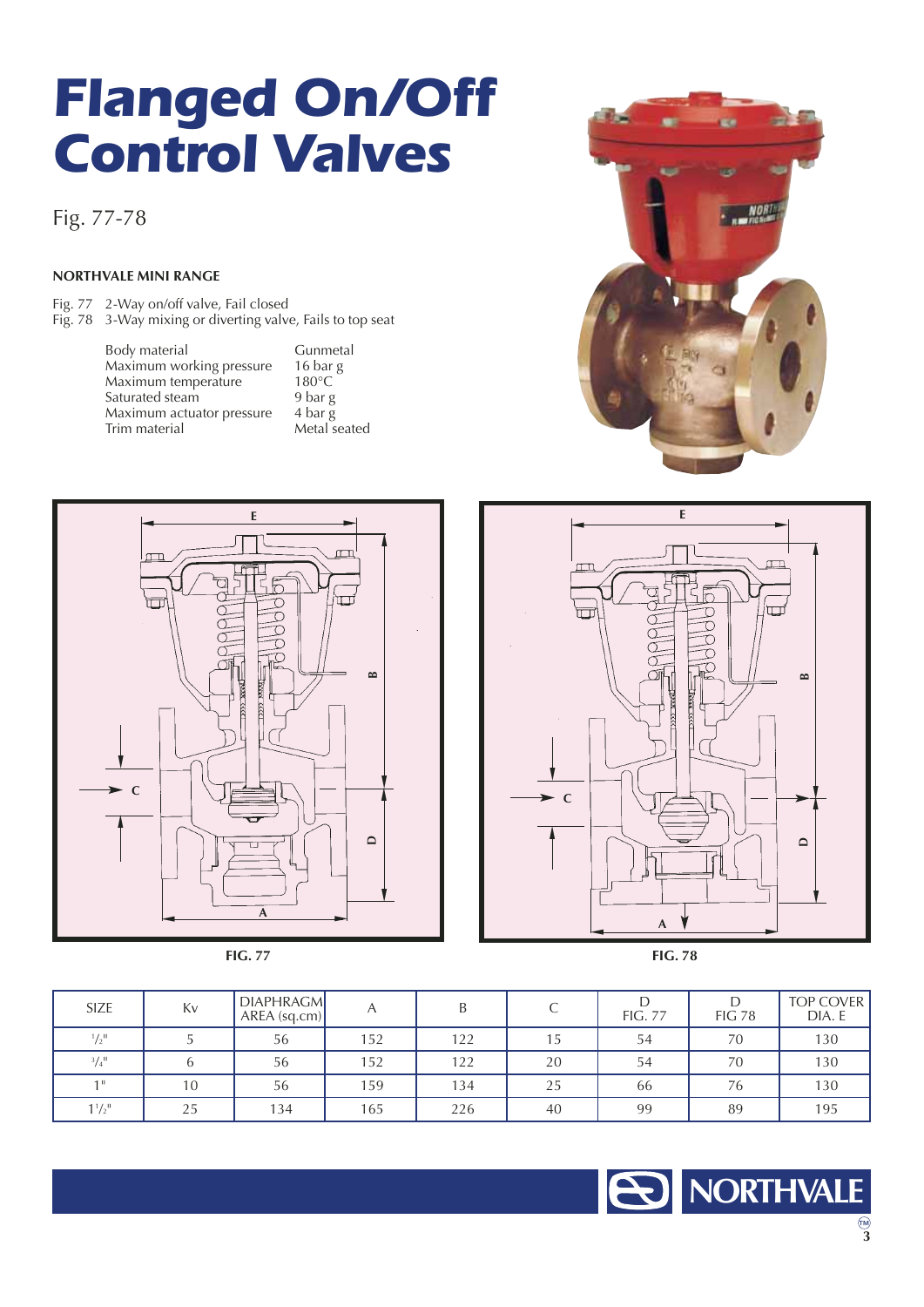# *Flanged Modulating Control Valves*

Fig. 77AK & 78AK

#### **NORTHVALE MINIMATIC RANGE**

Fig. 77AK 2-Way equal percentage. Fails closed. Fig. 78AK 3-Way linear. Fails to top port.

Body material Gunmetal<br>Maximum working pressure 16 bar g Maximum working pressure 16 bar<br>Maximum temperature 180°C Maximum temperature 180°C<br>Saturated steam 9 bar g Saturated steam<br>Trim Material

316 Stainless Steel

![](_page_5_Figure_6.jpeg)

![](_page_5_Figure_7.jpeg)

![](_page_5_Figure_8.jpeg)

**E**

EST MONTHLAUE RORTING IN

▲

▲

▲

#### **NOTE**: *For clarification purposes only, the positioner shown in these dimensions is turned through 90°. Actual mounting is parallel with the body connections as shown in the photograph.*

| SIZE                        |                          | Kv | <b>DIAPHRAGM</b><br>$AREA$ (sq.cm) | А   | B   |    | <b>FIG. 77</b> | <b>FIG. 78</b> | <b>TOP COVER</b><br>DIA. E | AK POS |
|-----------------------------|--------------------------|----|------------------------------------|-----|-----|----|----------------|----------------|----------------------------|--------|
| $\frac{1}{2}$ <sup>11</sup> | $\Omega$ $\Gamma$<br>2.5 |    | 56                                 | 152 | 122 | 15 | 54             | 70             | 130                        | 146    |
| $3/4$ <sup>11</sup>         | $\Omega$<br>4.J          | L  | 56                                 | 152 | 122 | 20 | 54             | 70             | 130                        | 146    |
| 1 <sup>  </sup>             |                          | 10 | 56                                 | 159 | 134 | 25 | 66             | 76             | 130                        | 146    |
| $1^{1/2}$                   |                          | 25 | 134                                | 165 | 226 | 40 | 99             | 89             | 195                        | 212    |

![](_page_5_Picture_12.jpeg)

![](_page_5_Picture_13.jpeg)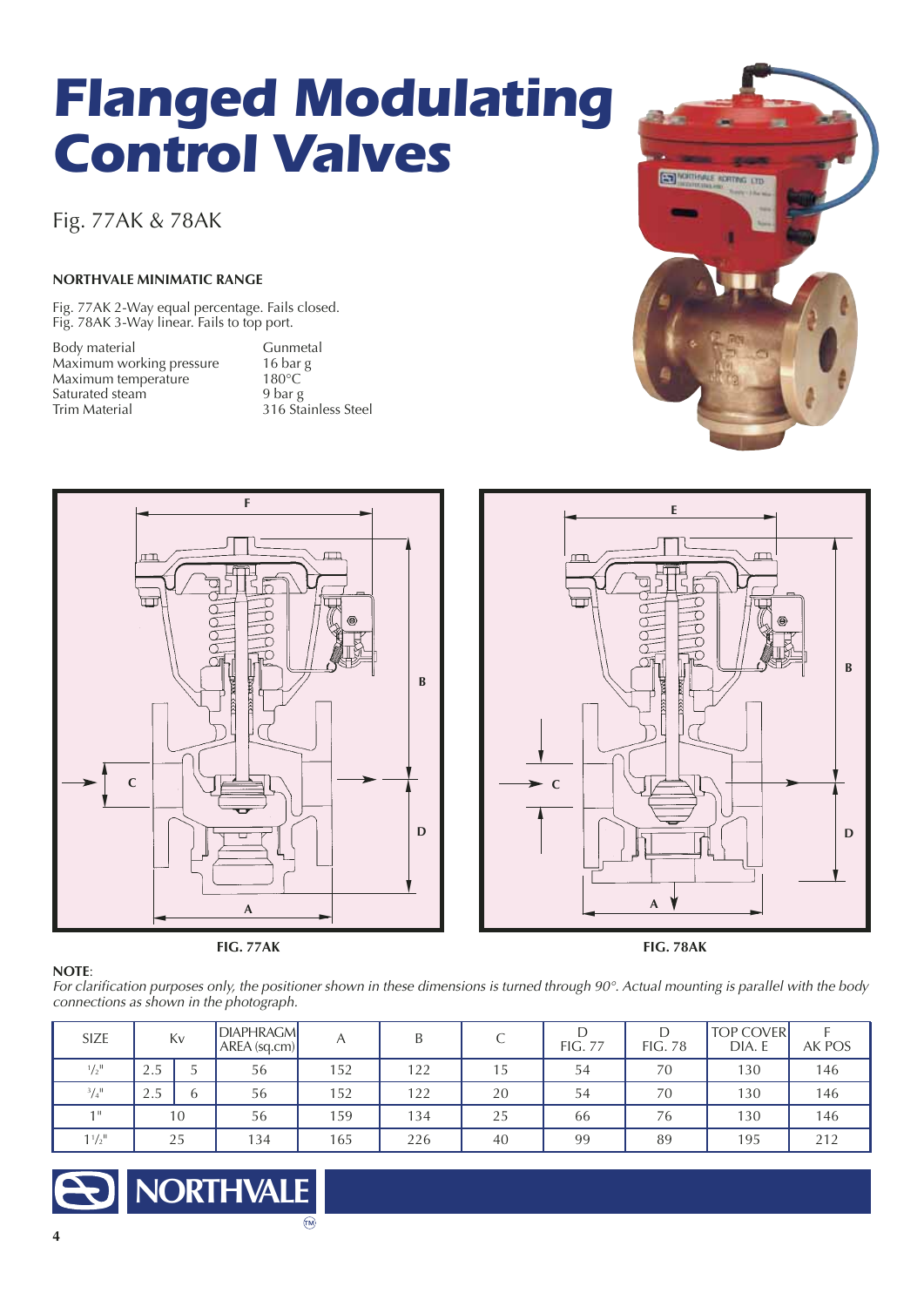# **Valve Sizing** *Valve Sizing*

![](_page_6_Figure_1.jpeg)

## Valve Sizing **Valve Sizing**

The universal method of valve sizing is by the Kv or Cv method. Both these flow coefficients give a positive indication of a valve's capacity<br>to handle flow. Each line size MINIMATIC has a single fixed Kv valve The universal method of valve sizing is by the Kv or Cv method. Both to handle flow. Each line size MINIMATIC has a single fixed Kv valve these flow coefficients give a positive indication of a valve's capacity shown in the relative detail pages in this catalogue. shown in the relative detail pages in this catalogue.

variations and are only appropriate for severe service conditions. For practical purposes Northvale uses simplified sizing formulas. variations and are only appropriate for severe service conditions. For practical purposes Northvale uses simplified sizing formulas. More complex formulas for steam and gas will give only minor More complex formulas for steam and gas will give only minor

practice to select a valve size which is 80-90% of its full stroke at max practice to select a valve size which is 80-90% of its full stroke at max <v requirement and not less than 10% at minimum Kv requirement. taking into account the maximum and minimum flow requirements. taking into account the maximum and minimum flow requirements. formula the appropriate valve size can be selected from the graphs, Kv requirement and not less than 10% at minimum Kv requirement. formula the appropriate valve size can be selected from the graphs, Having calculated the Kv coefficient required from the following Having calculated the Kv coefficient required from the following MINIMATIC valves have modest turndown ratios and it is good MINIMATIC valves have modest turndown ratios and it is good

## **NOTE:**

m<sup>3</sup>/hr under a pressure differential  $\Delta p$  of 1 bar with the valve fully m3/hr under a pressure differential ∆p of 1 bar with the valve fully established experimentally. It corresponds to the flow of water in established experimentally. It corresponds to the flow of water in The flow rating of a valve is expressed as the Kv, a coefficient The flow rating of a valve is expressed as the Kv, a coefficient open.

Ky can be related to the US coefficient Cy which is in USgpm at Kv can be related to the US coefficient Cv which is in USgpm at  $\Delta$ p=1 psi as follow $S_{\rm V}^{\leq \leftarrow =0.866~{\rm x}$  Kv  $\Delta$ p=1 psi as follows:  $\epsilon + 0.866 \times$  Kv

$$
\frac{w}{22.4 \sqrt{\text{apx}P2}}
$$

Steam  $Kv =$ 

 $\overline{\mathbf{u}}$ 

Liquid K $v =$ 

Liquid Kv

 $\sqrt{2}$ 

 $\overline{1}$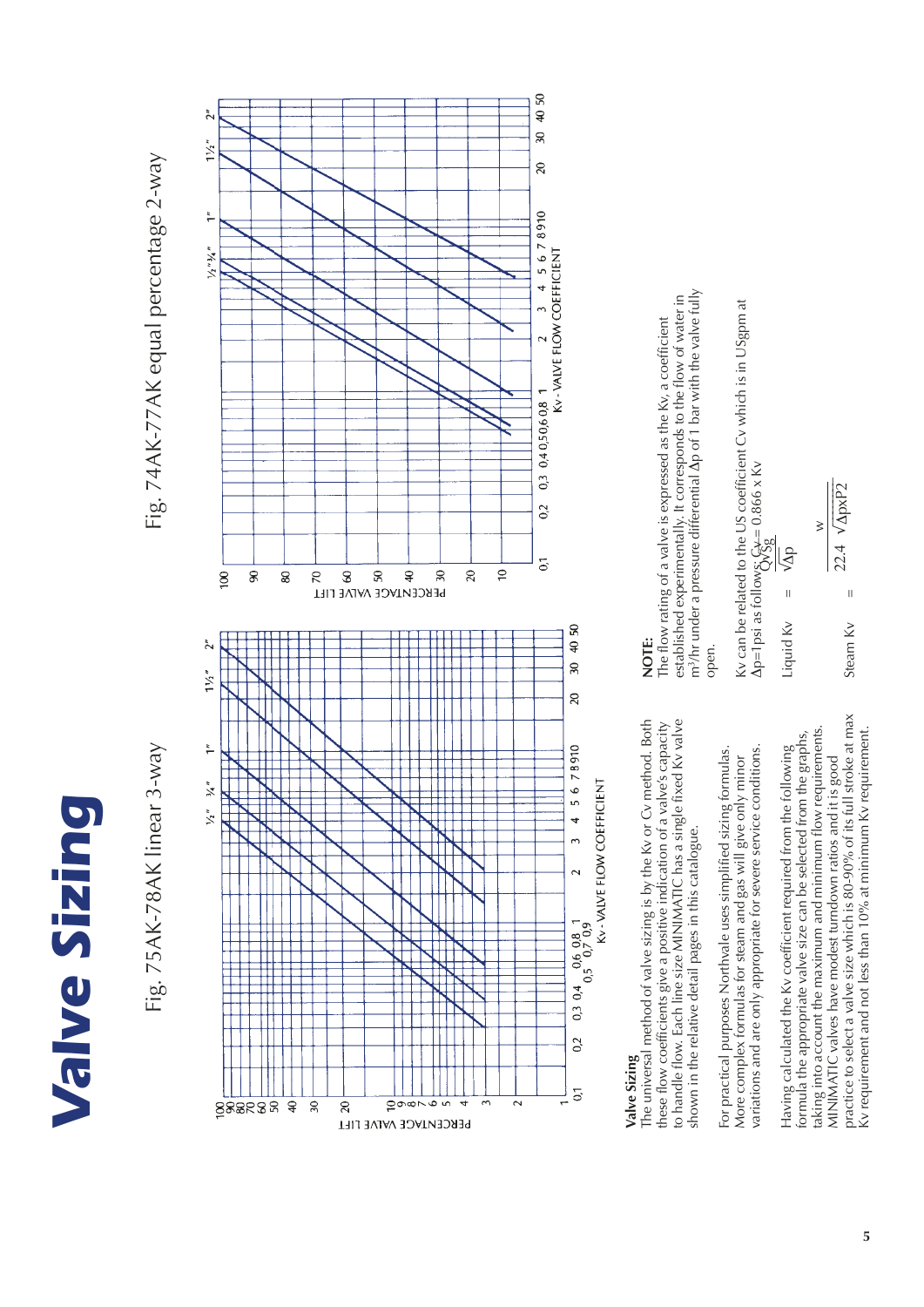# *Valve Actuator Characteristics*

## **1. Actuator Pressure**

The actuator pressure required to operate the valve can be determined from the graphs below. The straight line portion of the

![](_page_7_Figure_3.jpeg)

![](_page_7_Figure_4.jpeg)

graph shows the minimum actuator pressure required to compress the valve spring.

| 3-WAY ON/OFF VALVE          |              |
|-----------------------------|--------------|
| (DIVERTING DUTY) SUBJECT TO |              |
| THE FOLLOWING LIMITING      |              |
| BREAKAWAY LINE PRESSURES    |              |
| 1/113/1                     | 16 bar g     |
| 1 <sup>11</sup>             | 13.2 bar $g$ |
| $1\frac{1}{6}$              | 11.2 bar $g$ |
| $2^{\rm H}$                 | $6.9$ bar g  |

|                        | 3-WAY LINFAR VALVE ARE<br>SUBJECT TO THE FOLLOWING<br>LIMITING BREAKAWAY LINE<br>"CCLIDE |
|------------------------|------------------------------------------------------------------------------------------|
| 1 <u>/ 11 1/ 11 11</u> | ND JUNE<br>معصطكه                                                                        |

#### **NOTE**:

For the three sizes of stainless steel valve at max pressure rating of 25 bar you would require a higher actuator air pressure.

|                                                           | <b>Soft Seated</b> | <b>Metal Seated</b> |
|-----------------------------------------------------------|--------------------|---------------------|
| $\frac{1}{2}$ <sup>11</sup> , $\frac{3}{4}$ <sup>11</sup> | 2.4 bar            | 2.2 bar             |
| 1 <sup>11</sup>                                           | 3.3 <sub>bar</sub> | 2.5 <sub>bar</sub>  |

NORTHVALE KORTING LTD.

## *Valve Positioner*

## **AK Positioner**

#### **General Description**

In the AK model, a positive positioner pneumatic relay is used to accurately position an actuator stroke with respect to signal pressure from the controller. The unit makes automatic correction for deviations from the true valve position, caused by factors such as stem friction or valve loading. The correcting action is affected by sensing the true stem position through the feedback lever.

The positioner is constructed of non-corrodable materials, with the housing being "Polysultone", and the diaphragm "Neoprene".

#### **Adjustments**

The AK performs the control functions outlined under the General Description. The positioner is calibrated and bench set up during assembly in our factory, however, if after installation it is necessary to reset the positioner to match a controller signal you may carry out the following adjustments.

- (a) With the signal pressure at the required start point, turn the start point adjusting screw until the valve just begins to move Screw (B)
- Vary the signal pressure over the range and position the "Span adjusting slide screw" until the valve stroke gives the required span – Screw (A)

#### **Specifications:**

Control Action Proportional Direct Acting

![](_page_7_Picture_22.jpeg)

![](_page_7_Figure_23.jpeg)

i f

- -coppy fa
- **Air Pressures** (a) Main air – See graphs above
- 
- (b) Instrument signal 0,2 to 1,0 bar or split ranges 0,2 to 0,6 bar or 0,6 to 1,0 bar (3-15psi, 3-9psi or 9-15psi).

 $\circ$ 

scarw 's

#### **Field Adjustments**

Both the start point and the proportional band can be adjusted over the range of 0.14 to 0.86 bar (2 to 13psi).

Maximum Air Consumption 0.0493m3/hr (1.7 scfh)

#### **Maintenance and Repair**

Do not field repair the positioner. It should be replaced if not operating correctly.

#### **Environment**

Not suitable for external installations. Environmental range is 0 to 40°C continuously and –20° to 60°C for unsustained periods.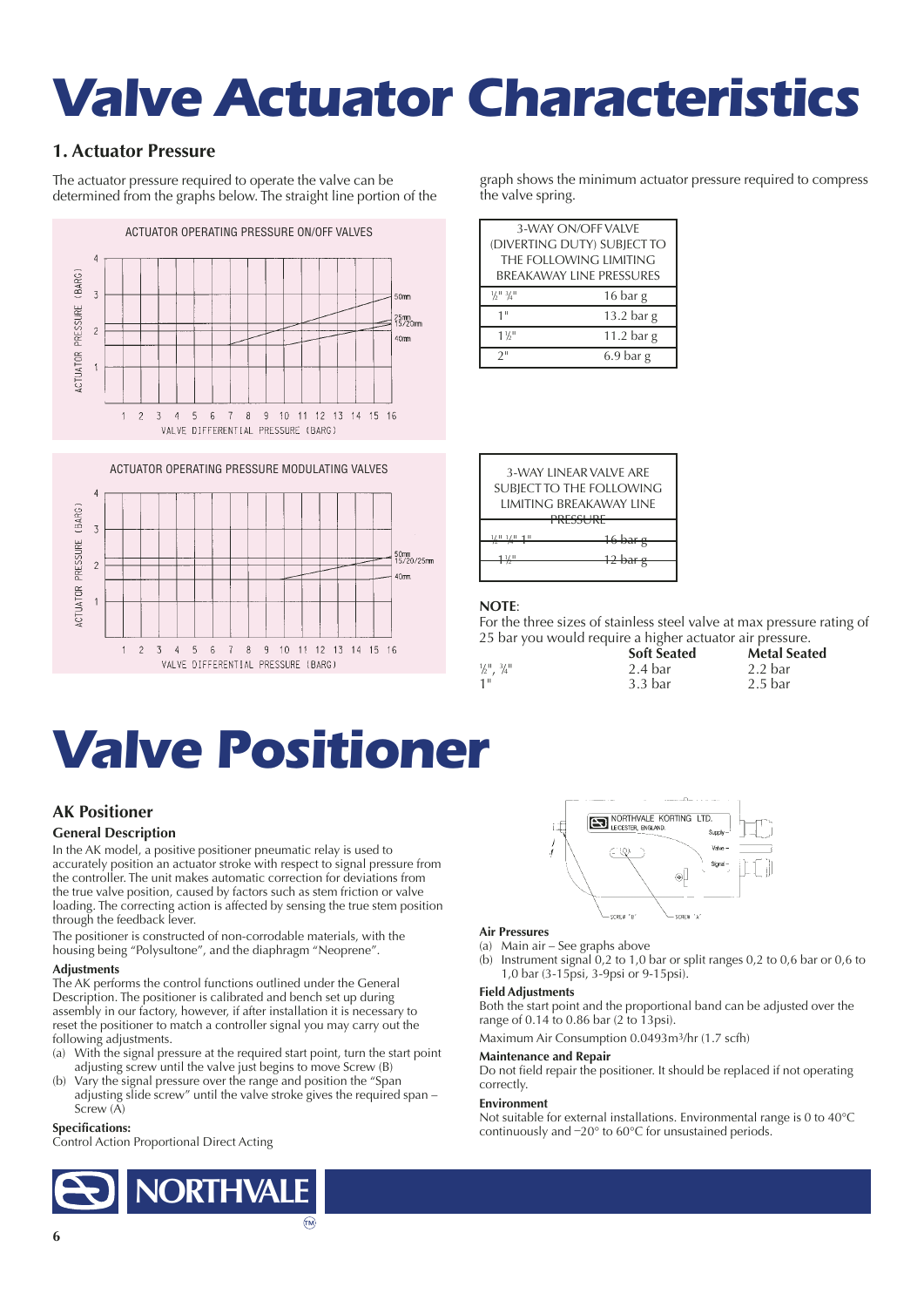# *Parts List On/Off and Modulating*

The parts list numbers apply to both screwed and flanged valves for 2-way and 3-way styles although only the Fig. 71 and Fig. 75AK are shown here for example purposes only.

![](_page_8_Figure_2.jpeg)

**Fig 71**

**Modulating 3-Way Fig 75AK**

## *Components and Materials*

- 
- 
- 
- 
- 
- 
- 
- 
- 10 Yoke Retaining Nut<br>11 Gland Nut
- 
- 
- 14 Packing Spring<br>15 Gland Seal Set
- 

1 Body Bronze or Stainless Steel<br>2 Bottom Cover 2 way Bronze or Stainless Steel 2 Bottom Cover 2 way Bronze or Stainless Steel<br>3 Bottom Cover 3 way Bronze or Stainless Steel Bottom Cover 3 way Bronze or Stainless Steel<br>Actuator Yoke Cast Aluminium (Plastic 4 Actuator Yoke Cast Aluminium (Plastic Coated) 5 Actuator Cover Cast Aluminium (Plastic Coated)<br>6 Actuator Disc Cast Aluminium (Plastic Coated) 6 Actuator Disc Cast Aluminium (Plastic Coated)<br>7 Diaphragm Cast Aluminium (Plastic Coated) Nylon Reinforced Epichlorhydrin 8 Diaphragm Spacer Epichlorhydrin<br>9 Actuator Spring Chrome Vanadi Chrome Vanadium Steel<br>Steel Zinc Plated Brass or Stainless Steel<br>Carbon Reinforced ptfe 12 Header Guide Bush<br>
13 Packing Spring Washer Brass or Stainless Steel 13 Packing Spring Washer Brass or Stainl<br>14 Packing Spring Stainless Steel ptfe Chevron Rings

- 
- 
- 18 Plain Washer<br>19 Hex Nut
- 
- 
- 
- 
- 
- 24 Soft Seat Insert<br>25 Plug
- 
- 
- 
- 
- 
- 30 Mounting Bracket

16 Lower Guide Bush Carbon Reinforced ptfe<br>17 Hex Head Bolt Steel Zinc Plated 17 Hex Head Bolt Steel Zinc Plated<br>18 Plain Washer Steel Zinc Plated Stainless Steel 20 Locknut Stainless Steel<br>
21 Spindle/Plug Assy Stainless Steel 21 Spindle/Plug Assy Stainless Steel<br>22 Valve Seat Stainless Steel 22 Valve Seat Stainless Steel<br>23 Insert Retaining Ring Stainless Steel 23 Insert Retaining Ring<br>
24 Soft Seat Insert<br>
Glass Filled ptfe Stainless Steel<br>Steel Zinc Plated 26 Stroke Indicator Arm Steel Zinc Plated<br>27 Stroke Take Off Arm Steel Zinc Plated 27 Stroke Take Off Arm Steel Zinc Plate<br>28 Range Spring Stainless Steel 28 Range Spring Stainless Steel<br>29 AK Positioner Polysulphone 29 AK Positioner **Polysulphone**<br>30 Mounting Bracket Steel Plastic Coated

![](_page_8_Picture_37.jpeg)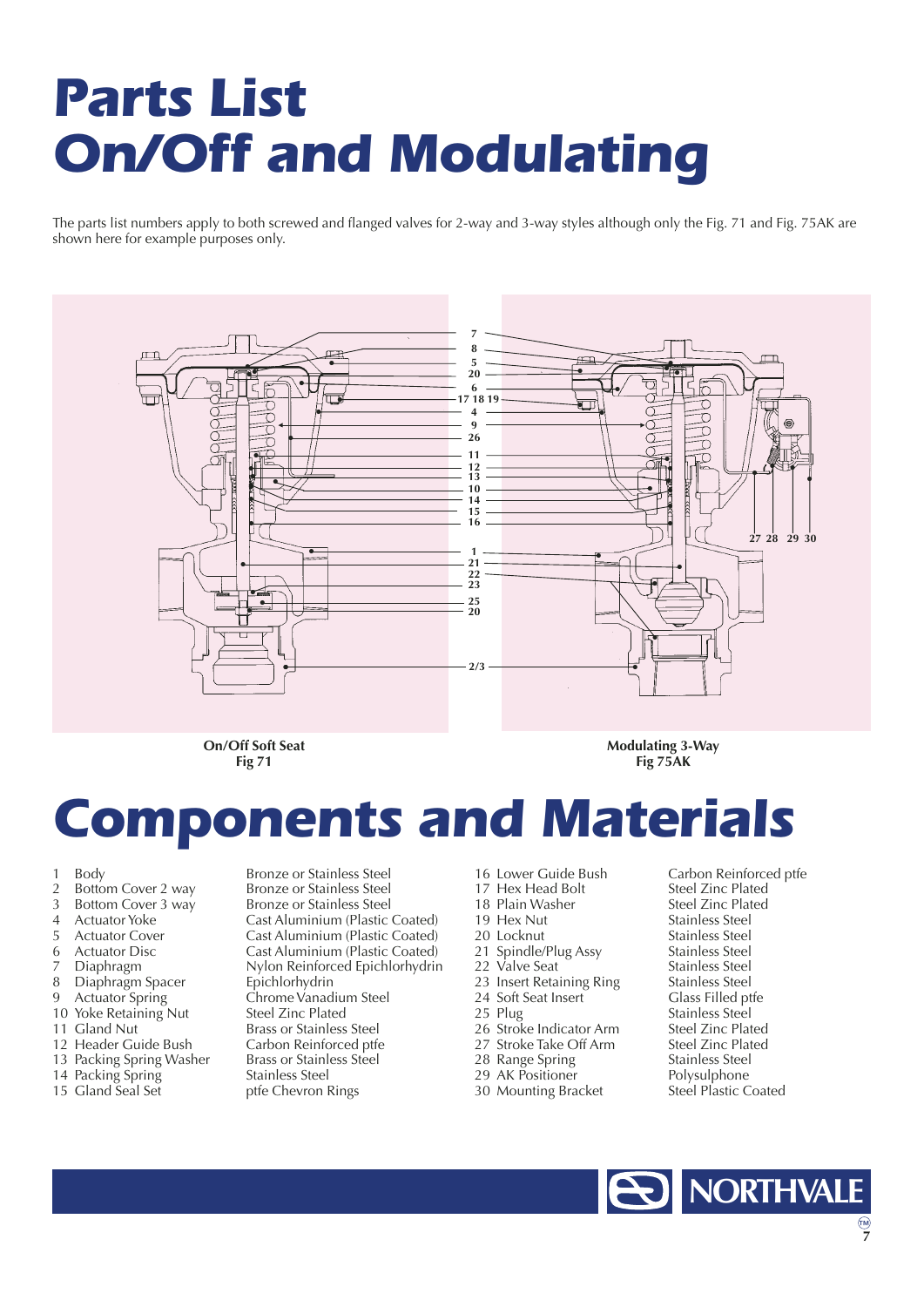# *Electric Valves*

#### **On/Off and Modulating Control**

To meet the growing demand for electrically operated valves Northvale introduced a range of lightweight, high output, linear electric actuators to fit all sizes of MINIMATIC valves. Available in 2 way and 3 way body styles with soft seats for on/off and profiled stainless steel trim for modulating control.

#### **Valve Options**

|               | On/Off    | <b>Modulating</b> |
|---------------|-----------|-------------------|
| 2 way screwed | Fig 71E   | Fig $74E$         |
| 3 way screwed | Fig $72E$ | Fig 75E           |
| 2 way flanged | Fig 7700E | Fig 77E           |
| 3 way flanged | Fig 7800E | Fig 78E           |

#### **Actuator Options**

Actuators can be selected to suit different supply

conditions and functions.<br>(a) On/Off valves

(b) Modulating valves

24 and  $220/240$  volt ac<br>24 volt ac only

![](_page_9_Picture_10.jpeg)

Standard actuators will remain "Stay Put" in their last position in the event of a power supply failure, for both 24 volt and 220/240 volt systems.

Spring return actuators are available for 24 volt supply systems only and can be arranged to fail open or closed in the event of a power supply failure.

#### **Control Signals**

Modulating valves can be controlled by input signals either 0-10 volt dc or 4-20mA by simply selecting the appropriate connections on the terminal strip within the enclosure. Valves can be easily changed from one system to the other without the need to return them to the factory.

![](_page_9_Picture_15.jpeg)

![](_page_9_Picture_16.jpeg)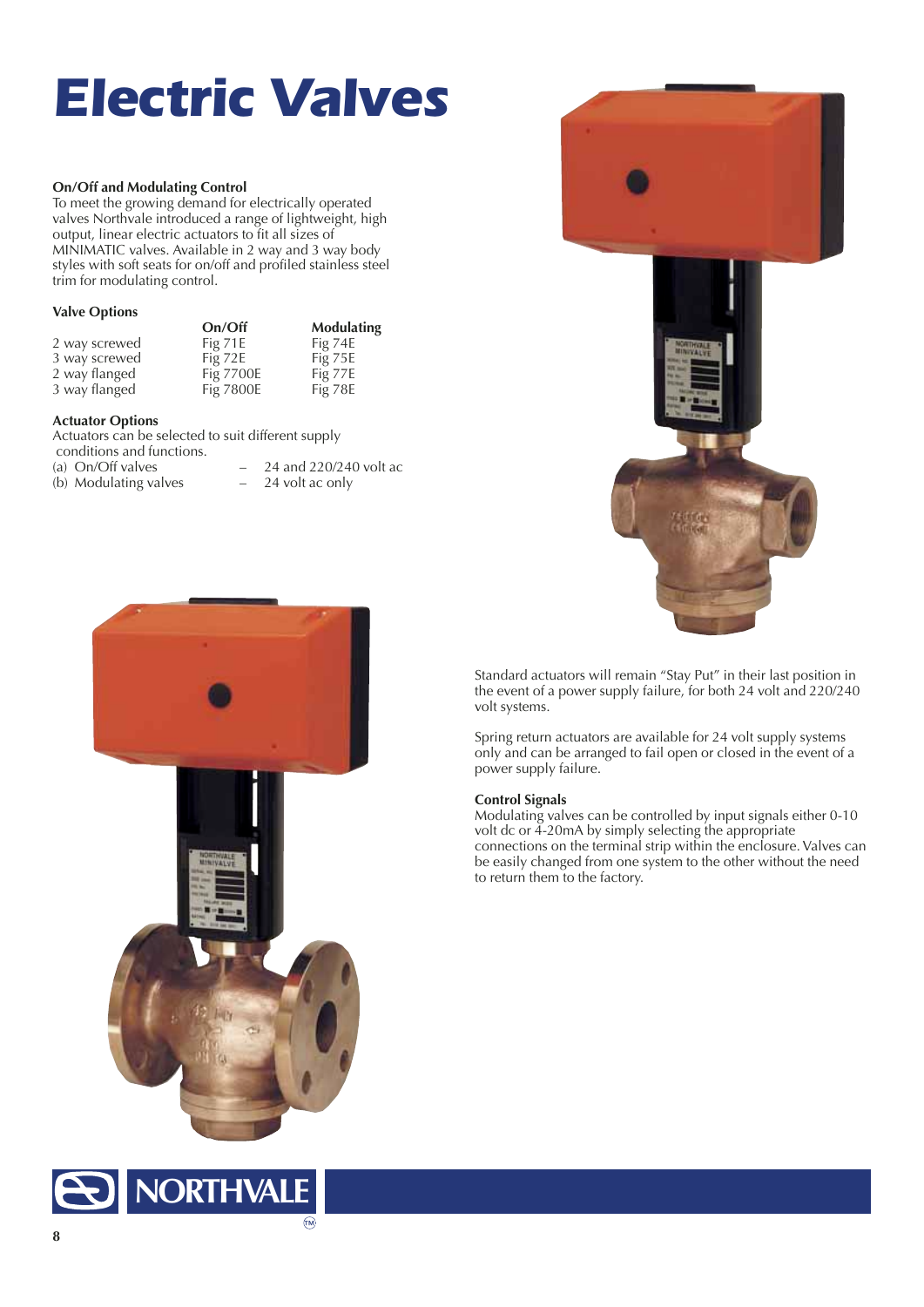# *Dimensions*

The drawings depict Fig 72E and Fig 78E valve arrangements but are typical for all the models detailed in the table below.

#### **Installation**

Valves may be installed with the actuators in the horizontal position but never with the actuator upside down below the valve.

![](_page_10_Figure_4.jpeg)

## **Screwed Valves Fig 71E, 72E, 74E, 75E**

| Size                        | Kv  |        | A   | B   | <b>BSP</b> Taper            | $2-Wav$ | $3-Wav$ |     |    |
|-----------------------------|-----|--------|-----|-----|-----------------------------|---------|---------|-----|----|
| $\frac{1}{2}$ <sup>11</sup> | 2.5 | -<br>ر | 88  | 313 | $\frac{1}{2}$ <sup>11</sup> | 54      | 70      | 109 | 70 |
| $3/4$ <sup>11</sup>         | 2.5 | b      | 88  | 318 | $\frac{3}{4}$ <sup>11</sup> | 54      | 54      | 109 | 70 |
| 1 <sup>H</sup>              |     | 10     | 104 | 319 | 1 <sup>H</sup>              | 66      | 66      | 109 | 70 |
| $1\frac{1}{2}$              | 25  |        | 155 | 338 | $1\frac{1}{2}$              | 99      | 99      | 109 | 70 |
| $2^{\rm H}$                 | 40  |        | 178 | 343 | $\bigcap$                   | 99      | 99      | 109 | 70 |

## **Flanged Valves Fig 77E, 78E, 7700E, 7800E**

| Size |          | Kv |     | D   |                      | 2-Way | $3-Wav$ |     |    |
|------|----------|----|-----|-----|----------------------|-------|---------|-----|----|
| 15   | -<br>2.5 | ر  | 152 | 313 | $\rightarrow$<br>כ ו | 54    | 70      | 109 | 70 |
| 20   | 2.5      | b  | 152 | 313 | 20                   | 54    | 70      | 109 | 70 |
| 25   |          | 10 | 159 | 319 | 25                   | 66    | 76      | 109 | 70 |
| 40   |          | 10 | 165 | 338 | 40                   | 99    | 89      | 109 | 70 |

#### **Max** ∆**p across Valve bar g**

| <b>Size</b>                 | Stay Put<br>Actuator | Spring Return<br>Actuator |
|-----------------------------|----------------------|---------------------------|
| 1/11                        | 16                   |                           |
| $\frac{3}{4}$ <sup>11</sup> | 16                   |                           |
| 1 II                        | 12                   |                           |
| $1\frac{1}{2}$              | 12                   |                           |
| フ=                          |                      | 3.5                       |

#### **Pressure Drop Capability**

The standard actuators are capable of handling the maximum pressure differentials shown in the table. Unlike diaphragm actuators these values apply to both 2 way and 3 way valves.

#### **Note:**

Reduced trim Kv=2.5 only available on Fig 74E and 7700E

![](_page_10_Picture_15.jpeg)